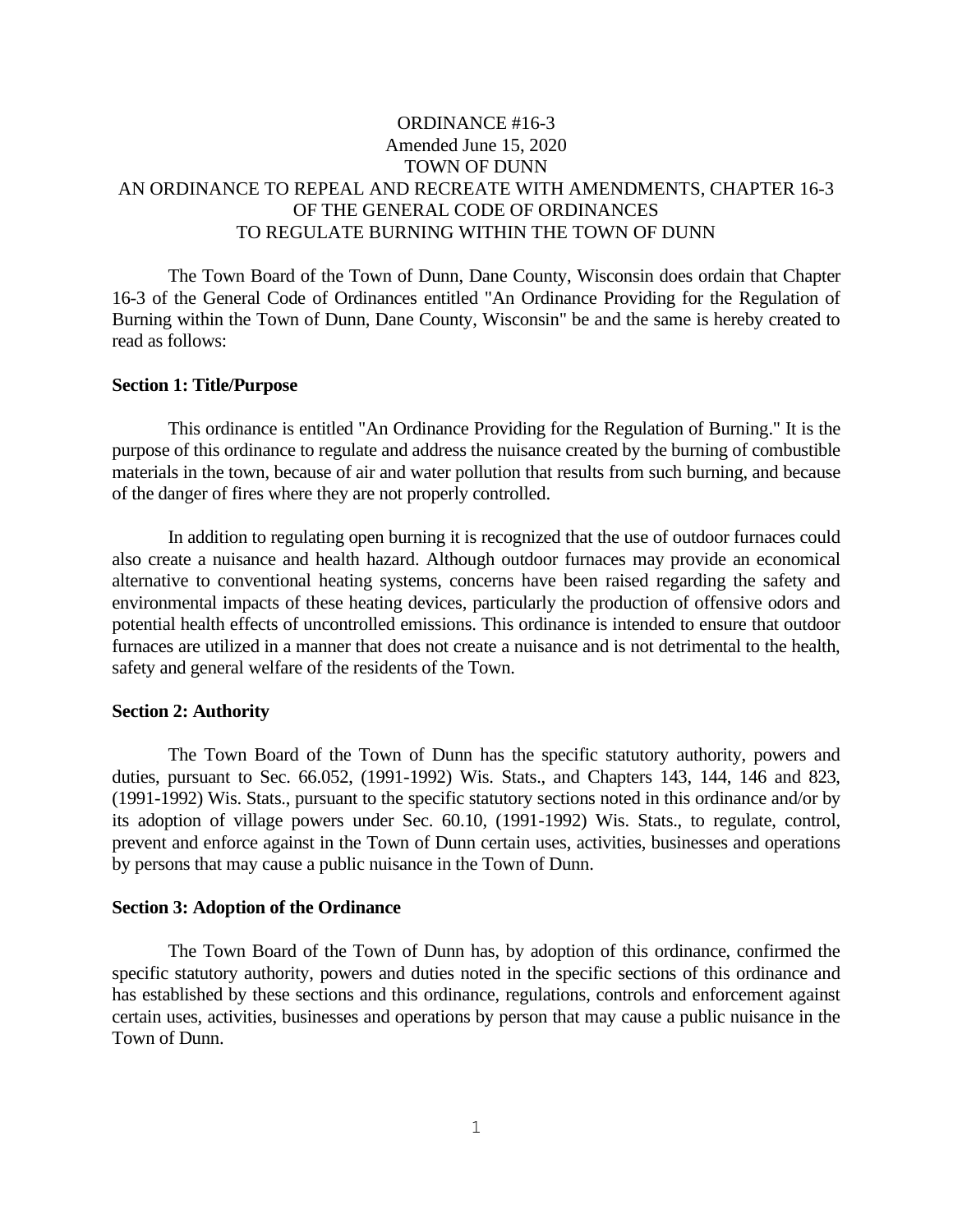### **Section 4: Coverage**

- (A) Open Burning Prohibited. No person shall set or cause to be set any outdoor fire within the Town of Dunn except as exempt in Section 5 or regulated in Section 6 of this Ordinance;
- (B) Outdoor Furnace. As used in this chapter, an Outdoor Furnace is any equipment, device or apparatus, or any part thereof, which is installed, affixed or situated outdoors for the primary purpose of combustion of fuel to produce heat or energy used as a component of a heating system providing heat for any interior space. An outdoor furnace may be installed, operated and used in the Town of Dunn only in accordance with the following provisions:
	- (1) The outdoor furnace shall not be used to burn any of the prohibited materials listed in Section 6 of this ordinance.
	- (2) The outdoor furnace shall be located at least 100 feet from the nearest building which is not on the same property as the outdoor furnace and must not have more than one residence which is not on the same property as the outdoor furnace within 300 feet from the outdoor furnace unless exempt under Section  $\Gamma\left(\frac{B}{6}\right)$  (6)(iii) of this Ordinance.
	- (3) The outdoor furnace shall have a chimney that extends at least fifteen (15) feet above the ground surface or a greater height to be sufficient to prevent the emission from the chimney from creating a nuisance. Such greater height may be set to exceed the height of neighboring residences.
	- (4) The owner of the property must provide proof that any outdoor furnace complies with the applicable state and federal emission standards and is rated to pass the current EPA Phase II Emissions standard.
	- (5) The outdoor furnace shall be installed, operated, and used in accordance with the manufacturer's guidelines except as otherwise provided in this ordinance.
	- (6) The lawful use of an outdoor furnace installed prior to the effective date of this ordinance may be continued as long as:
		- (i) An annual license is obtained within 90 days of the adoption of this ordinance.
		- (ii) The outdoor furnace is not hazardous, harmful, noxious, or a public nuisance.
		- (iii) The Town Board may grant an exception to the setback requirement in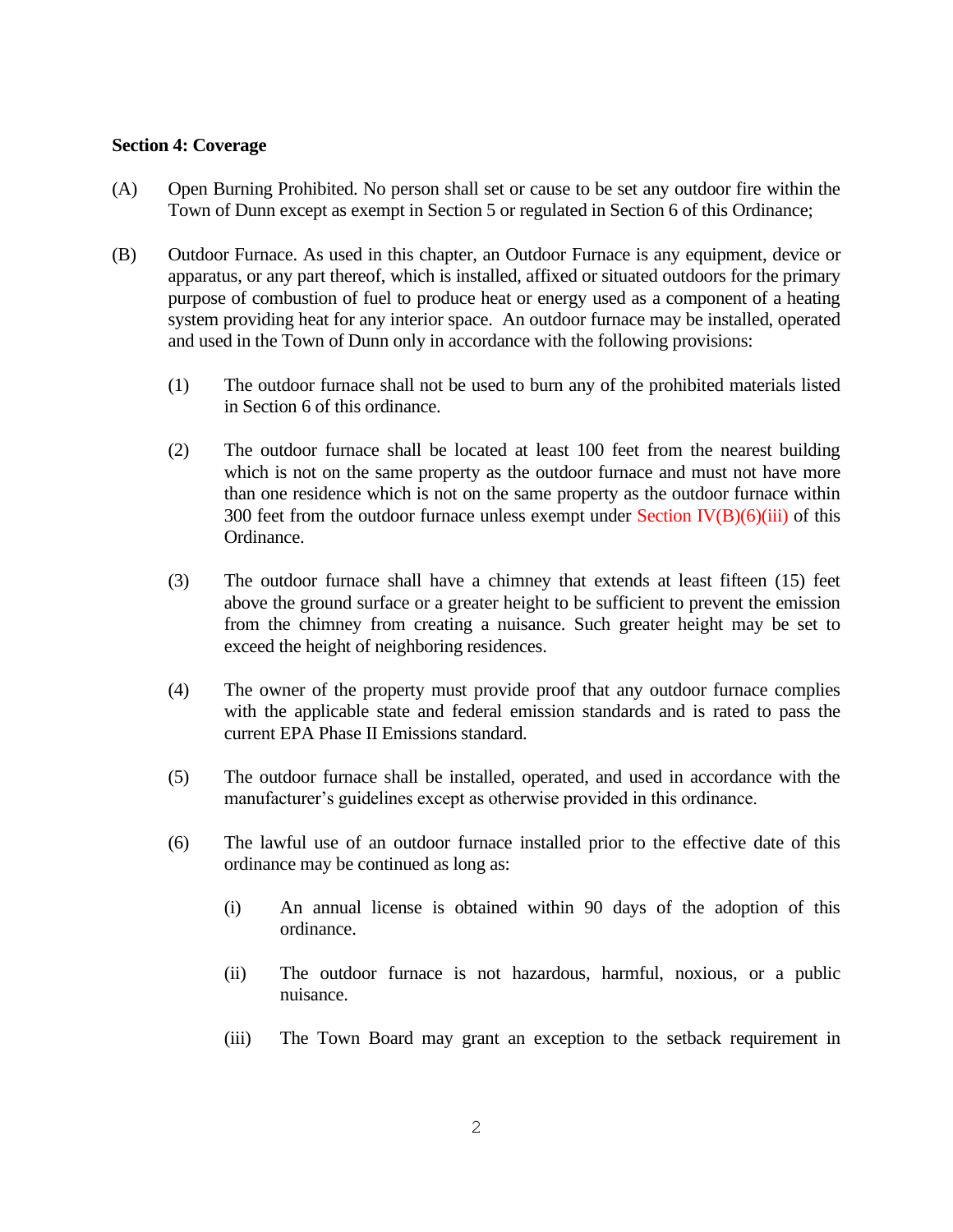Section  $4(B)(2)$ , the chimney height requirements in Section  $4(B)(3)$ , and the emissions standard in Section 4(B)(4) of this ordinance if the outdoor furnace was installed prior to the adoption of this Ordinance, and licensed within 90 days of the adoption of this ordinance and complies with the remainder of Section 4(B) of this Ordinance.

- (7) Outdoor furnace license.
	- (i) All outdoor furnaces operating in the Town require an annual license. The Town shall issue a license under this section for outdoor furnaces that comply with the provisions of Section 4 of this Ordinance. The owner of the outdoor furnace shall also obtain any required zoning and building permits from the county and the Town.
	- (ii) Application. An application for an outdoor furnace permit shall be made to the Town and shall include the following information:
		- (a) Name and address of applicant and property owner;
		- (b) Legal description of the property; and
		- (c) A diagram of the dimensions of the property, including location of buildings and the outdoor furnace relative to the lot lines and distances from residences on adjacent properties showing that the furnace complies with the applicable set back requirements.
		- (d) Manufacturer specifications, EPA hang-tag, or documentation that prove the outdoor furnace complies with state and federal emissions standards and meets the EPA Phase II Emissions standard.
	- (iii) Fee. All permits applied for under this section shall include an application fee that shall be determined from time to time by the Town Board.

## **Section 5: Exemptions**

The following are exempt from the prohibition in Section  $4(A)$ :

- (A) Persons who burn charcoal or other combustible materials for domestic cooking outdoors in a grill or similar cooking equipment and subject to Section 6 (F) and (G). This exemption does not apply upon a declared public fire emergency by the State Department of Natural Resources;
- (B) Attended fires for the controlled burning of grass or similar vegetation, including brush for environmental management purposes subject to Section  $6$  (C), (D), (F), and (G);
- (C) Attended burning of brush or weeds on agricultural lands and burning of combustible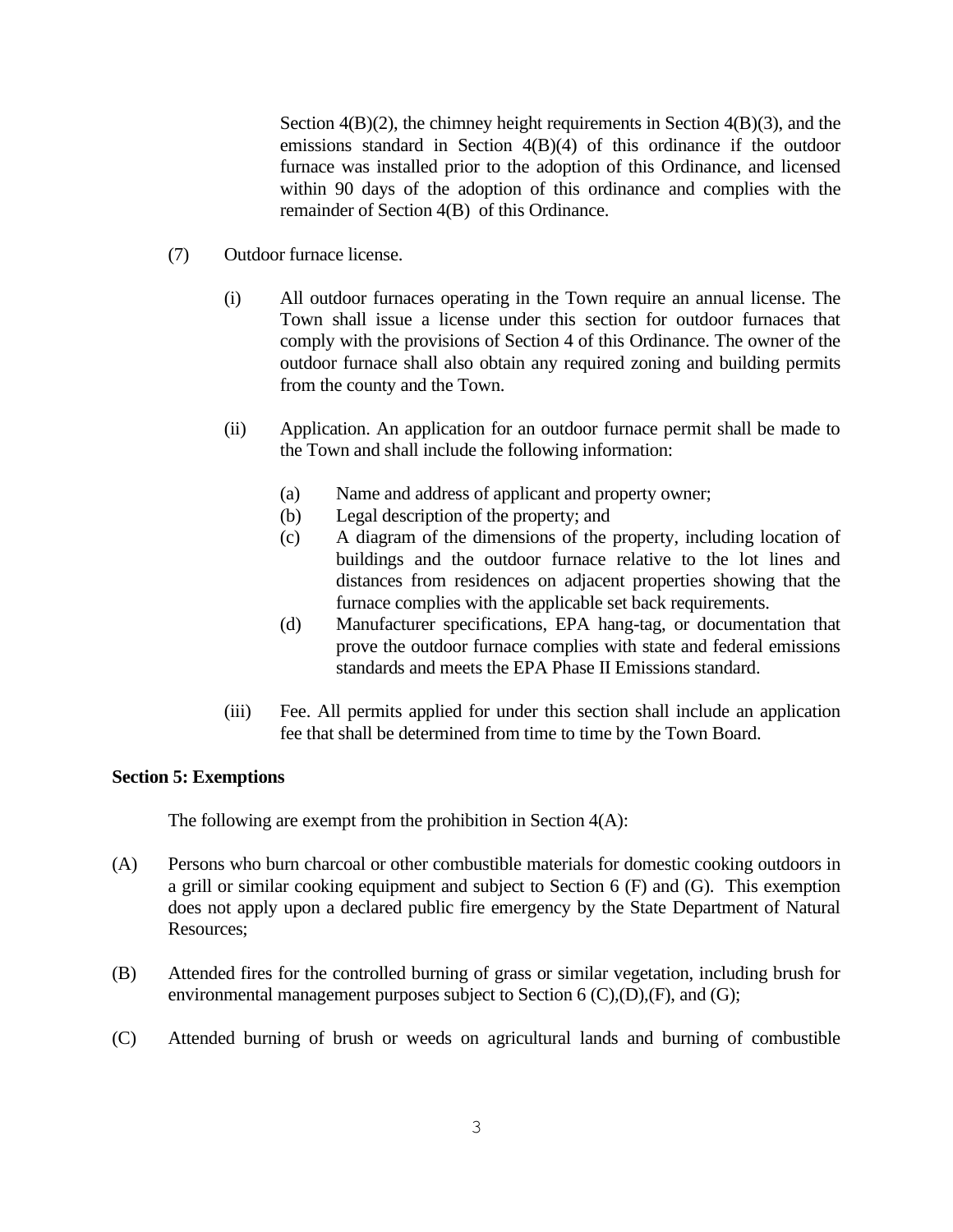material related to agricultural use subject to Section 6 (A),(C),(D),(E),(F) and (G);

- (D) Attended campfires or bonfires if they are in an area cleared of flammable material, with the fire area less than three feet in diameter or one square yard, and subject to Section 6  $(A),(D),(E),(F)$ , and  $(G)$ ; and
- (E) Attended fires in burn barrels or fire pits with protective screens designed to prevent flying sparks or ashes, and subject to the regulation in Section  $6(A),(B),(D),(E),(F)$  and  $(G)$ .

## **Section 6: Regulations**

The following regulations apply to Section 5 only as noted above.

- (A) Burning in a burn barrel or fire pit or platform must be done at least fifteen (15) within a property line excluding road right of way, and burning shall be done at least thirty (30) feet away from any building, fence, structure or other combustible material;
- (B) Burning shall be permitted only on even-numbered days and between one hour before sunrise and one hour after sunset or 7:00 PM which ever is later;
- (C) Persons must notify the fire department of their jurisdiction of any burning outside of a container such as a burn barrel, fire pit or platform;
- (D) Burning shall be done only when wind velocity does not exceed fifteen (15) miles per hour as recorded by the U.S. Weather Service, Madison, Wis. (With the exception of registered prairie fires); and when wind direction is such as will not carry smoke or soot into any adjoining building or to laundry hanging outside of the premises, and when it would not be a source of annoyance by reason of smoke, fumes or odors to persons or property on or near the premises;
- (E) The burning of garbage or any other trash or materials not readily combustible is prohibited as required by Wisconsin Administrative Code NR 429.04);
- (F) No person shall fail to take action reasonably necessary to control any fire which he or she has set anywhere in the Town; and
- (G) No such fire shall be allowed to smolder for such a time as to become a nuisance.
- (H) Materials that may not be burned
	- (1) Unless a specific written approval has been obtained from the Department of Natural Resources, the following materials may not be burned in an open fire, incinerator, burn barrel, furnace, stove or any other indoor or outdoor incineration or heating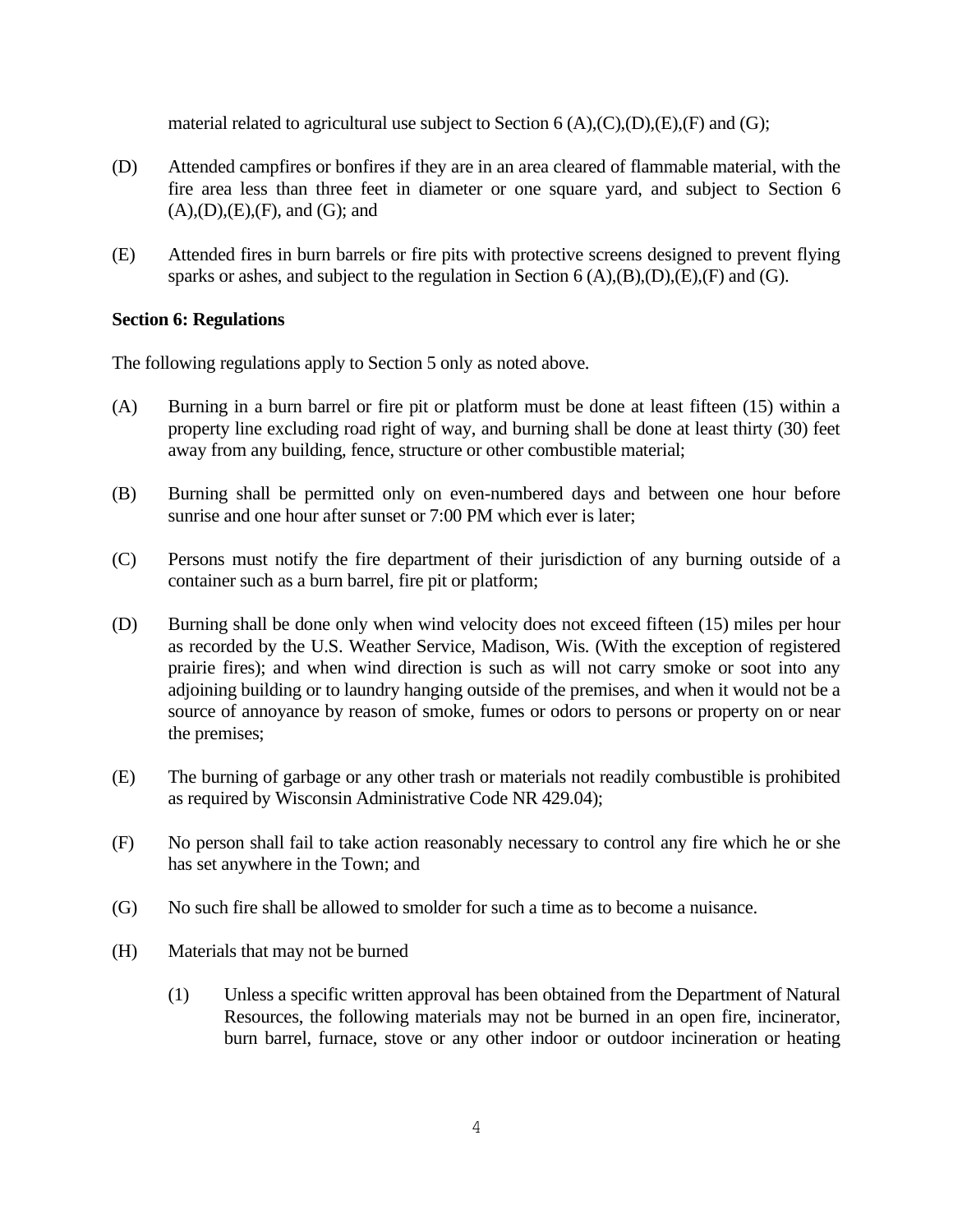device. The Town of Dunn will not issue a permit for burning any of the following materials without air pollution control devices and a written copy of an approval by the Department of Natural Resources.

- (i) Rubbish or garbage including but not limited to food wastes, food wraps, packaging, animal carcasses, paint or painted materials, furniture, composite shingles, construction or demolition debris or other household or business wastes.
- (ii) Waste oil or other oily wastes except used oil burned in a heating device for energy recovery subject to the restrictions in Chapter NR 590, Wisconsin Administrative Code.
- (iii) Asphalt and products containing asphalt.
- (iv) Treated or painted wood including but not limited to plywood, composite wood products or other wood products that are painted, varnished or treated with preservatives.
- (v) Any plastic material including but not limited to nylon, PVC, ABS, polystyrene or urethane foam, and synthetic fabrics, films and containers.
- (vi) Rubber including tires and synthetic rubber-like products.
- (vii) Newspaper, corrugated cardboard, container board, office paper and other materials that must be recycled.
- (viii) Materials transported into the Town for the purpose of disposal.

### **Section 7: Penalties**

Any person violating any of the provisions of this ordinance shall be punished by a forfeiture of not less than \$20 nor more than \$500, together with the costs of prosecution, for each such offense.

### **Section 8: Severability**

If any section or part of this Ordinance is adjudged to be unconstitutional, unlawful, or invalid, by a course of competent jurisdiction, the remainder of the Ordinance shall not be affected thereby. The provisions of this ordinance are severable and the invalidity of any section or part thereof shall not render the entire ordinance invalid.